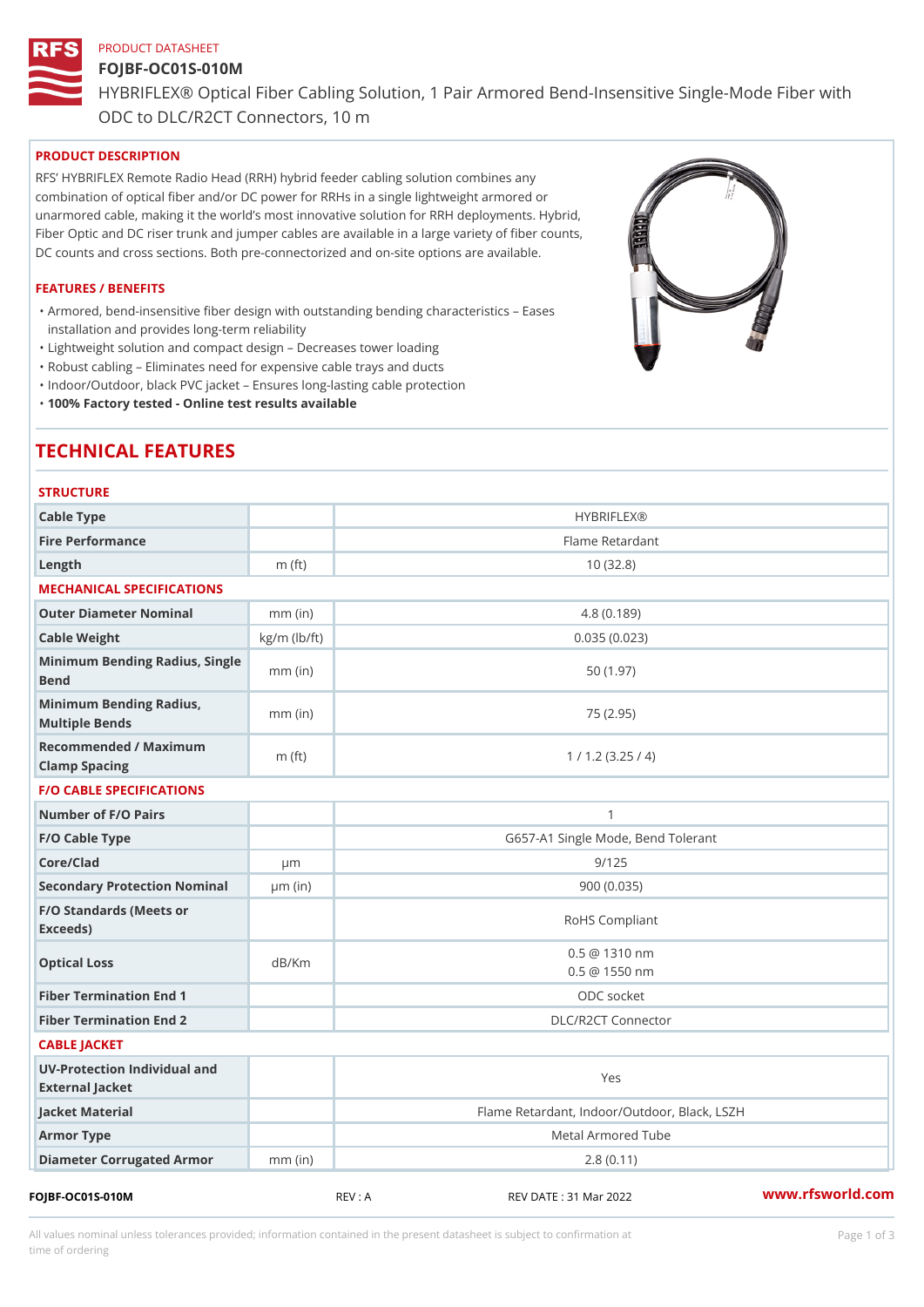# PRODUCT DATASHEET

# FOJBF-OC01S-010M

HYBRIFLEX® Optical Fiber Cabling Solution, 1 Pair Armored Bend-Inse ODC to DLC/R2CT Connectors, 10 m

#### TESTING AND ENVIRONMENTAL

| Storage Temperature              | $^{\circ}$ C ( $^{\circ}$ F $\vert$ | $-40$ to $70$ ( $-40$ to $158$ ) |
|----------------------------------|-------------------------------------|----------------------------------|
| Operation Temperature            | $^{\circ}$ C ( $^{\circ}$ F $\vert$ | $-40$ to 65 ( $-40$ to 149)      |
| Installation Temperature °C (°F) |                                     | $-20$ to 65 ( $-4$ to 149)       |

#### EXTERNAL DOCUMENT LINKS

Installation Guidelwinessad On-line Factory Te[s](https://www.rfsworld.com/pictures/userfiles/programs/AAST Latest Version.zip)teResults:

## NOTES

Optimized for Nokia RRH

### ADDITIONAL ASSEMBLIES - ODC TO DLC

| Length, m | Model Number                   |
|-----------|--------------------------------|
| 1         | $HA - FOJBF - OL - 01SM - 1$   |
| -3        | $HA - FOJBF - OL - 01SM - 3$   |
| 5         | $HA - FOJBF - OL - 01SM - 5$   |
| 10        | $HA - FOJBF - O L - 01SM - 10$ |
| 20        | $HA - FOJBF - O L - 01SM - 20$ |

#### ADDITIONAL ASSEMBLIES - ODC TO DLC/NB ADDITIONAL ASSEMBLIES - ODC TO DLC/R2CT

| Length, rn | Model Number       |
|------------|--------------------|
| -3         | $FOJBF-OBO1S-OO3M$ |
| -5         | $FOJBF-OBO1S-OO5M$ |

# ADDITIONAL ASSEMBLIES - ODC TO DLC/FULLAXS

| Length, m | Model Number                  |
|-----------|-------------------------------|
|           | $HA - FOJBF - OA - 01SM - 1$  |
| 3         | $HA - FOJBF - OA - 01SM - B$  |
| 5         | $HA - FOJBF - OA - 01SM - 5$  |
| 10        | $HA - FOJBF - OA - 01SM - 10$ |
| 20        | $HA - FOJBF - OA - 01SM - 20$ |
| 30        | HA-FOJBF-OA-01SM-30           |

| Length, m | Model Number       |
|-----------|--------------------|
| -3        | $FOJBF-OCO1S-OO3M$ |
| 5         | $FOJBF-OCO1S-OO5M$ |
| 10        | $FOJBF-OCO1S-010M$ |
| 20        | $FOJBF-OCO1S-020M$ |

#### ADDITIONAL ASSEMBLIES - ODC TO DLC/AOPC ADDITIONAL ASSEMBLIES - ODC TO DLC/AOPA

| Length, m     | Model Number      |
|---------------|-------------------|
|               | FOJBF-OPA01S-003M |
| $\mathcal{L}$ | FOJBF-OPA01S-005M |

| Length, m | Model Number       |
|-----------|--------------------|
| -3        | $FOJBF-ONO1S-003M$ |
| - 5       | $FOJBF-ONO1S-005M$ |
| 10        | $FOJBF-ONO1S-010M$ |
| 20        | $FOJBF-ONO1S-020M$ |

FOJBF-OC01S-010M REV : A REV DATE : 31 Mar 2022 [www.](https://www.rfsworld.com)rfsworld.com

All values nominal unless tolerances provided; information contained in the present datasheet is subject to Pcapgelio an atio time of ordering